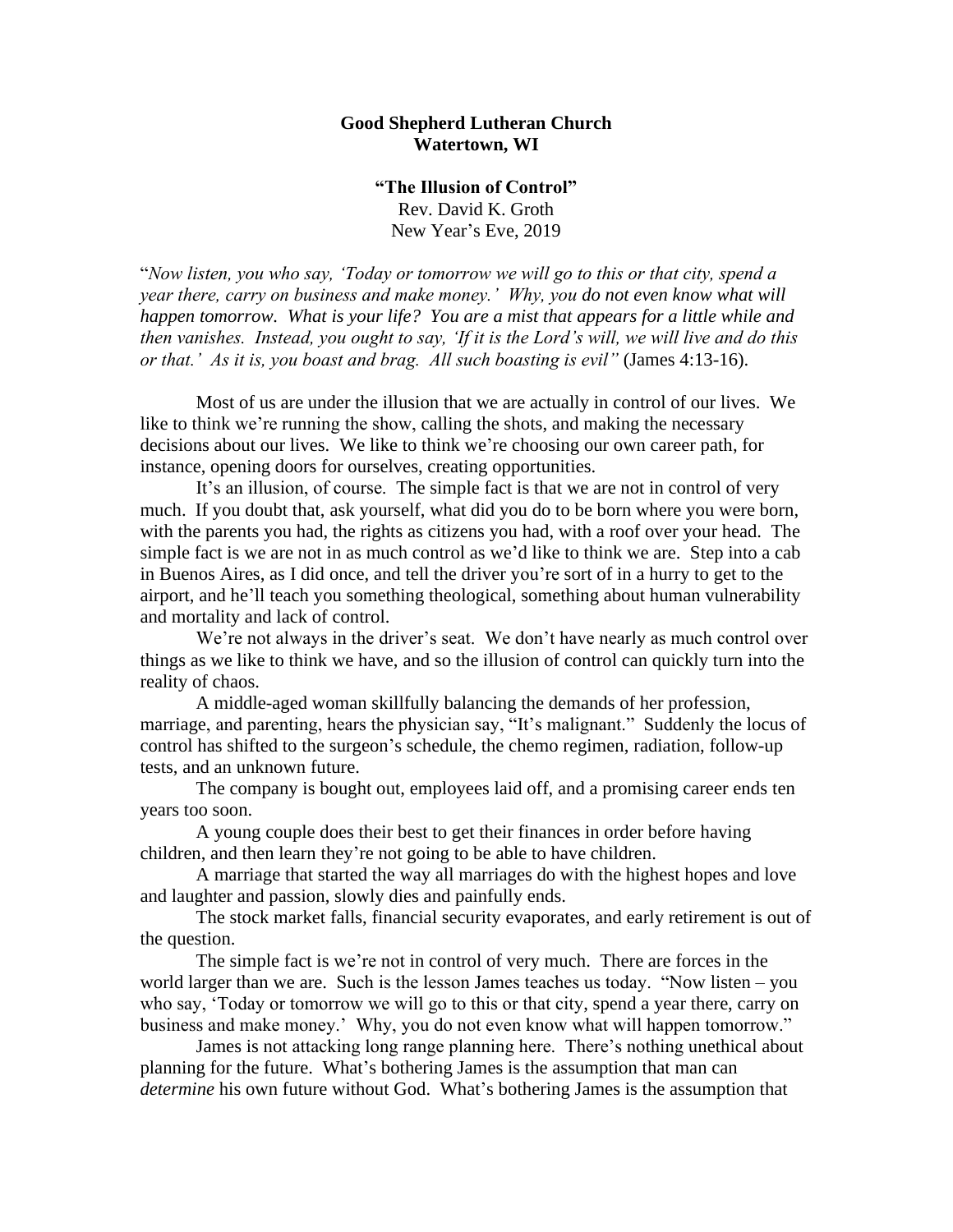God is mostly on the sidelines, passively watching. We simply think it's God's job to fold into *our* plans. "Why, you don't even know what will happen tomorrow" James writes.

Even the needs of the day are in his hands. He taught us that already in the desert, when he prohibited his people from collecting more manna than they needed for the day. Some ignored the prohibition, and gathered more manna than they needed. By hoarding it, they were trying to take control of their own destiny, so that they didn't have to be dependent on God. God made them regret it, by engineering something into the manna to make it quickly decay and rot and stink.

It all goes back, once again, to the sin of Adam and Eve. They ate of the forbidden fruit, because they wanted to be like God. They wanted to be in control. As descendants of Adam and Eve, there's a part of us that wants to depose God and run the show ourselves. There's a part of us that wants to map out our day, our year, our lives without God. Sometimes we make plans as if we were atheists. Or, maybe we give him the token nod of acknowledgment, but then relegate him to the back seat where he's not to bother us with directions or urge us to slow down. There are still others who plan their future, *assuming* that God will approve and bless and follow our lead. Sometimes we assume it's God's job to align his will with ours, rather than the other way around.

Sound absurd to you? Think about it. Isn't that the sin of the gay movement? What scripture forbids many now say God blesses. In effect, they're grabbing hold of God by the ear, and trying to pull him in a different direction. Abortion too is an attempt to dethrone God and try to regain the locus of control. It's the same for all sin. It is removing God from office, giving him the vote of no confidence, and saying, "I'm in charge here." It always leads back to Eden, wanting to be like God, wanting to be in control. For this reason, if we get the first commandment wrong (have no other gods before me), then all the other commandments come crashing down like a house of cards. Conversely, if we get the first commandment right, if we fear, love, and trust in God above all things, then we will keep the Sabbath, and we won't hate or murder or steal, or slander, or covet . . .

James writes that instead of boasting about our plans (as if we were gods) we ought to say, 'If it is the Lord's will, we will live and do this or that.'" We continue to plan, for sure, but all along we seek God's direction, we follow his guidance, we pray for his blessing, and we allow him, even invite him to swap his will in for our own.

Then James asks, "What is your life?" He doesn't mince words here. "You are a mist that appears for a little while and then vanishes." I hear that message from our oldsters all the time. Job 14, "Man born of woman is of few days and full of trouble. He springs up like a flower and withers away; like a shadow, he does not endure." Again, from Job, "Men are like grass sprouting on the roof" and men are like "foam on the surface of the water." Can you hear the bubbles popping? And my favorite, from Job 7, "My days are swifter than a weaver's shuttle." If you've ever seen a professional weave with an old loom, you know exactly what Job is talking about. That shuttle flies back and forth, clicking and clacking as it goes, ticking the days off with each pass.

The brevity of life is an important theme in the Bible, a theme that James is simply reinforcing. It's consistent with the theme that we don't have nearly as much control as we think we do. Give up the illusion then, and trust instead. We are creatures, not the creator. We are children of God, and it is wonderful being his children because